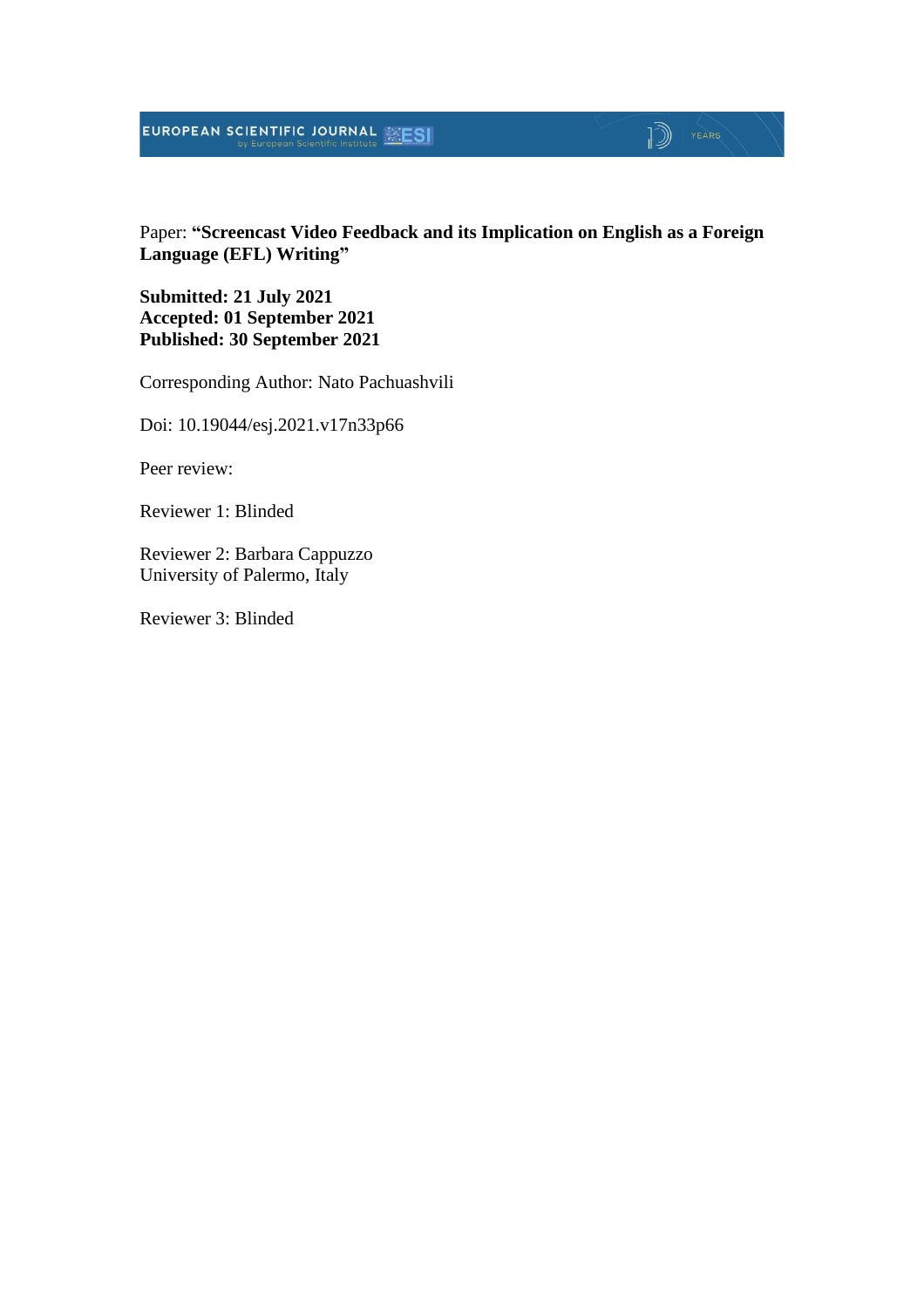You agree your name is revealed to the author of the paper:

**\***

As part of the Open Review, you can choose to reveal your name to the author of the paper as well as to authorize ESJ to post your name in the review history of the paper. You can also choose to make the review report available on the ESJ`s website. However, ESJ encourages its reviewers to support the Open Review concept.

- $^{\circledcirc}$  Yes
- $\circ$  No

You approve, your name as a reviewer of this paper, is available in the "review history" of the paper:

- **\***
- $\circ$  Yes
- $\circ$  No

You approve, this review report is available in the "review history" of the paper:

- **\***
- $^{\circledcirc}$  Yes
- $\circ$  No

#### **The TITLE is clear and it is adequate to the content of the article.**

**\***

#### *(Please insert your comments)*

| The title is adequate to<br>the content of the paper. |  |
|-------------------------------------------------------|--|
|                                                       |  |

#### **The ABSTRACT clearly presents objects, methods, and results.**

**\***

(Please insert your comments)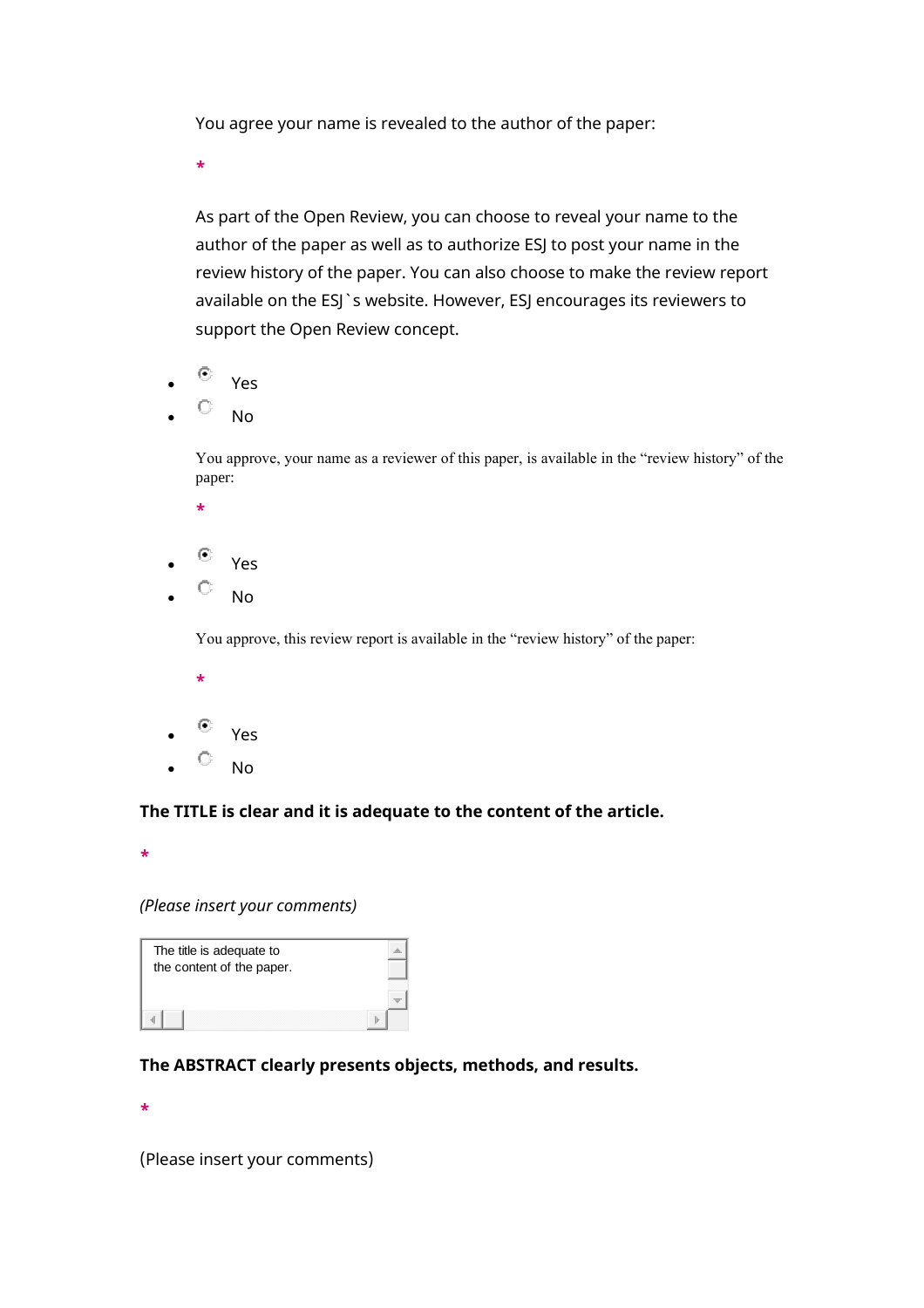| The abstract is clear and complete. |  |
|-------------------------------------|--|
|                                     |  |
|                                     |  |
|                                     |  |

#### **There are a few grammatical errors and spelling mistakes in this article.**

(Please insert your comments)

The article shows a few grammatical errors. Linguistic revision is suggested.

#### **The study METHODS are explained clearly.**

**\***

(Please insert your comments)

| The methods are explained clearly. |  |
|------------------------------------|--|
|                                    |  |
|                                    |  |

#### **The body of the paper is clear and does not contain errors.**

**\***

(Please insert your comments)

The body of the article is very clear but contains a few errors, mostly of punctuation.

#### **The CONCLUSION or summary is accurate and supported by the content.**

**\***

(Please insert your comments)

The conclusion is accurate and supported by the content.

#### **The list of REFERENCES is comprehensive and appropriate.**

**\***

Each in-text citation has to be included in the list of references and vice versa.

(Please insert your comments)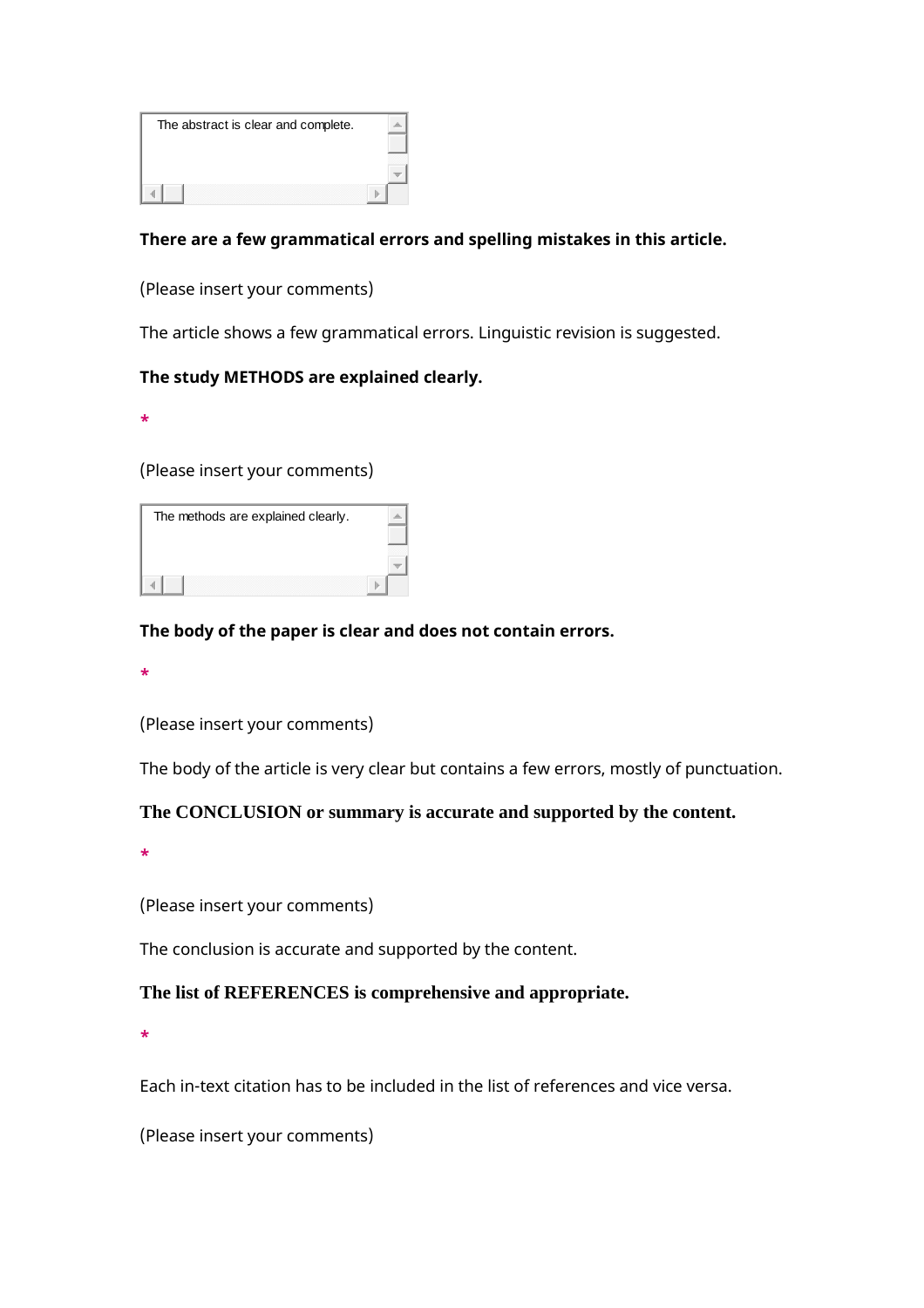The references are exhaustive and appropriate to the content of the article.

#### **Please rate the TITLE of this paper.**

[Poor] **1-5** [Excellent]

- **\***
- $\circ$  1
- $\bullet$   $\circ$  2
- $\bullet$   $\circ$  3
- $\circ$  4
- 
- $\bullet$  5

## *Please rate the ABSTRACT of this paper.*

[Poor] **1-5** [Excellent]

- **\***
- $\circ$  1
- $\bullet$   $\circ$  2
- $\cdot$   $\circ$  3
- $\circ$  4
- $^{\circ}$  5
- 

*Please rate the LANGUAGE of this paper.*

[Poor] **1-5** [Excellent]

**\***

- $\circ$  1
- $\bullet$   $\circ$  2
- $\bullet$   $\circ$   $\circ$
- $^{\circ}$  4
- $\circ$  5

## *Please rate the METHODS of this paper.*

[Poor] **1-5** [Excellent]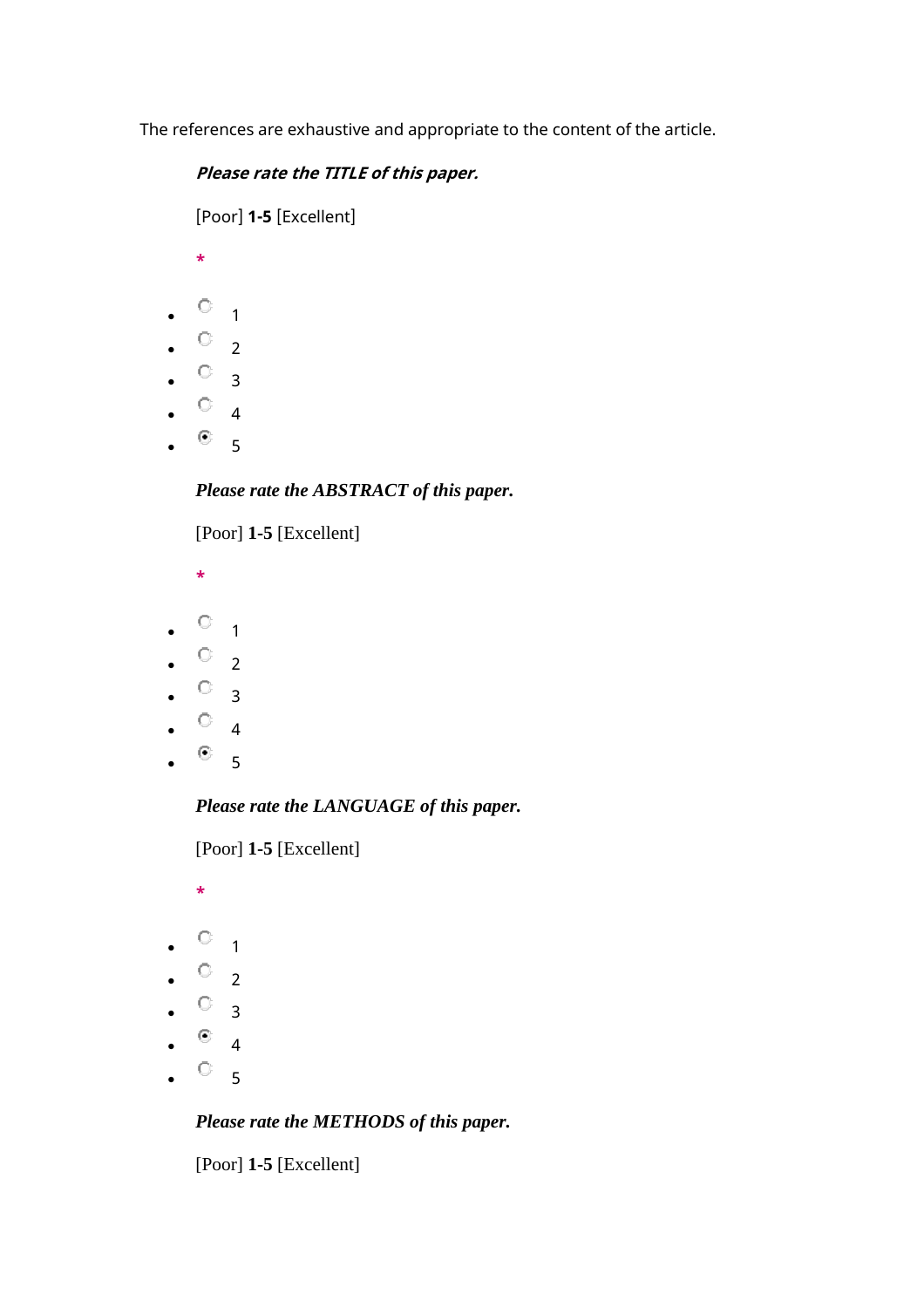- **\***
- $\circ$  1
- $\cdot$   $\circ$  2
- 
- $\circ$  3
- $\circ$  4
- $\circ$  5

## **Please rate the BODY of this paper.**

[Poor] **1-5** [Excellent]

- **\***
- $\bullet$  0 1
- $\bullet$   $\circ$  2
- $\bullet$   $\circ$  3
- $\circ$  4
- 
- $^{\circ}$  5

## *Please rate the CONCLUSION of this paper.*

[Poor] **1-5** [Excellent]

- **\***
- $\bullet$  0 1
- $\circ$  2
- $\circ$  3
- $\circ$  4
- $^{\circ}$  5

## **Please rate the REFERENCES of this paper.**

[Poor] **1-5** [Excellent]

- **\***
- $\circ$  1
- $\circ$  2